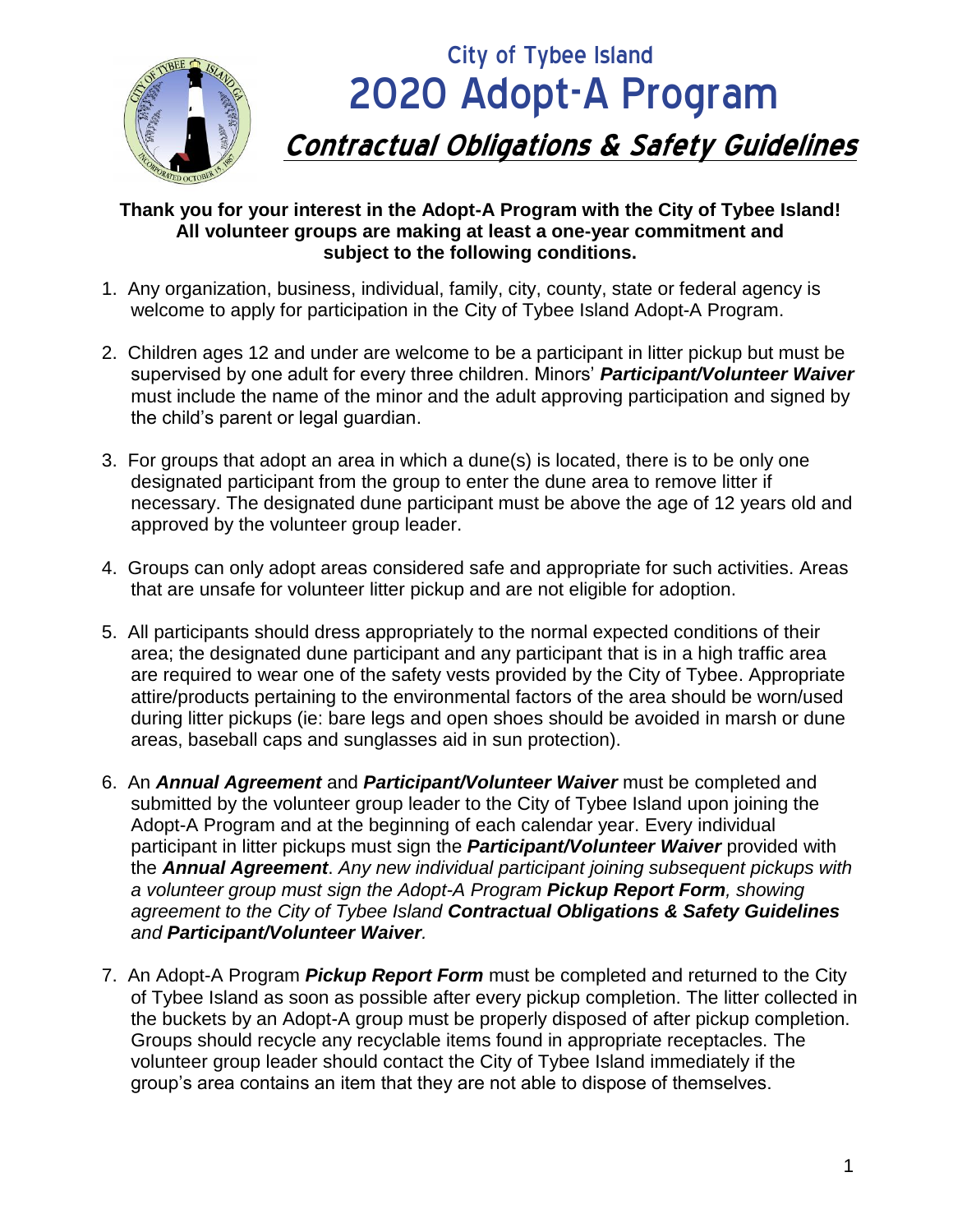

## **City of Tybee Island**  2020 Adopt-A Program **Contractual Obligations & Safety Guidelines**

- 8. Volunteer groups are expected to pick up their adopted areas at least once per month, for a minimum of twelve months per year. Your group may pickup your area on any date throughout the month and are welcome to pickup the area more often than the monthly requirement so long as a *Pickup Report Form* is submitted after each pickup.
- 9. Participants are required to wear a safety vest during litter pickups along certain designated areas. Two safety vests are provided per group at the beginning of their tenure, depending upon the number of participants that sign the initial *Participant/Volunteer Waiver* and the area adopted. Adopt-A Program groups must purchase at cost for those groups who misplace any materials provided by the City of Tybee Island.

The City of Tybee Island Will Provide:

● *Annual Agreement*, *Contractual Obligations & Safety Guidelines*, *Participant/Volunteer Waiver,* and 12 copies of the *Pickup Report Form*

- Two safety vests per group, depending upon the number of participants that have signed the initial *Participant/Volunteer Waiver* and the area the group has adopted
- Trash buckets and hand held grabbers, the number of each provided will depend on the number of participants that have signed the *Participant/Volunteer Waiver* and the area the group has adopted
- Orientation training

**Note:** Adopt-A Program *Annual Agreement* and *Participant/Volunteer Waiver* must be up-to-date to receive supplies for the program.

### **How to Get Started**

Carefully read all the terms and conditions of the *Contractual Obligations & Safety Guidelines* and *Participant/Volunteer Waiver*. Organize your group and get commitments and signatures on the *Participant/Volunteer Waiver* and complete the *Annual Agreement*, submit both to Robyn Rosner in the Community Development Office at the City of Tybee Island.

### **How the Program Works**

Each volunteer group adopts a street, park, marsh, beach crossover, beach, or other area on Tybee and agrees to remove litter from that area at least once every month for a oneyear period. Your group may schedule a pickup for any day within each month.

The filled litter buckets are properly disposed of, recycling when possible, by the group immediately after the pickup and the volunteer group leader will submit a *Pickup Report Form* to Robyn Rosner at the City of Tybee Island as soon as possible by dropping off the form at City Hall or sending via mail/email. If a new volunteer participant has joined the group, s/he may sign the *Pickup Report Form*, showing agreement to the City of Tybee Island *Contractual Obligations & Safety Guidelines* and *Participant/Volunteer Waiver*.